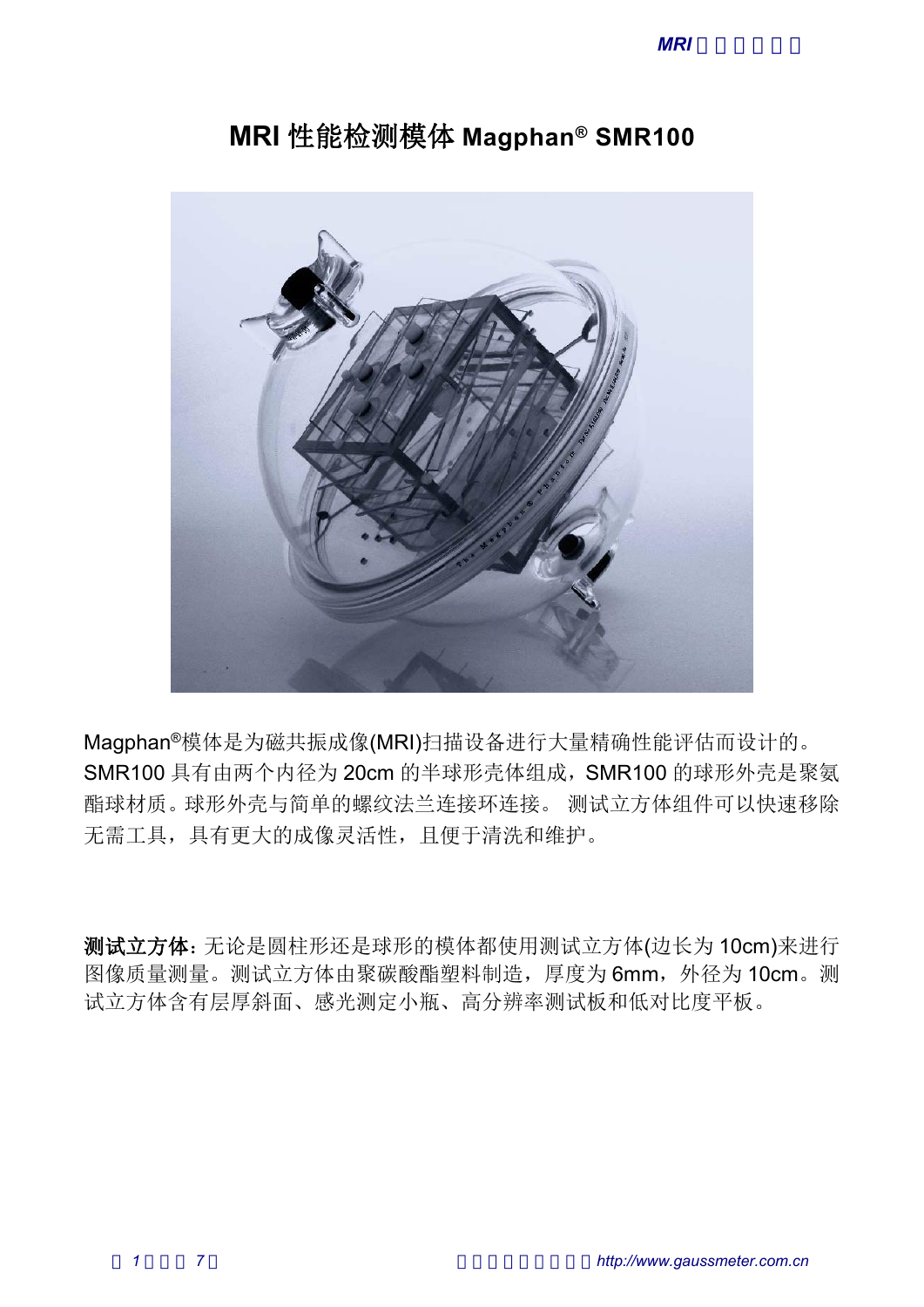

配置: 测试立方体板可用双对置层厚斜面按照标准的 2-D 构型进行组装, 允许操作 者快速验证模体的 Z 轴是否精确对准并垂直于图像平面。尼龙螺丝固定各个单元, 允许用户改变测试板或者测试立方体组成三维构型。三维构型可通过数据采集获得 对 X,Y,Z 切片的几何测量。 — 模体定位 【:测试立方体板可用双对置层厚斜面按照标准的 2-D 构型进入速验证模体的 Z 轴是否精确对准并垂直于图像平面。尼龙螺<br>F用户改变测试板或者测试立方体组成三维构型。三维构型可<br>K,Y,Z 切片的几何测量。<br><br>【 厚斜面<br>一 模体定位<br>一 扫描切片宽度<br>一 多层间距和连续性 【: 测试立方体板可用双对置层厚斜面按照标准的 2-D 构型进行组<br>特速验证模体的 Z 轴是否精确对准并垂直于图像平面。尼龙螺丝固<br>F用户改变测试板或者测试立方体组成三维构型。三维构型可通过<br>K,Y,Z 切片的几何测量。<br><br>— 模体定位<br>— 多层间距和连续性<br>— 多层间距和连续性<br>— 多层间距和连续性 【:测试立方体板可用双对置层厚斜面按照标准的<br>快速验证模体的 Z 轴是否精确对准并垂直于图像平<br>F用户改变测试板或者测试立方体组成三维构型。<br>K,Y,Z 切片的几何测量。<br><br>人文<br> / 模体定位<br>一 扫描切片宽度<br>一 多层间距和连续性<br>一 多层间距和连续性<br>一 多层间距和连续性<br>一 多层间距和连续性

# **1**、层厚斜面

- 
- 
- 
- 
- 



2mm 厚和 10mm 宽,安装在试验立方体的外部。其放置位置相对于模体坐标 轴, 浅 14°角, 对切片宽度测量提供 4 倍的放大系数。相对的斜面横贯测试立方体 测试板的中心,用于对齐验证。层厚斜面可用于一个多层序列内截面和用于测试表 增量准确性之间的索引。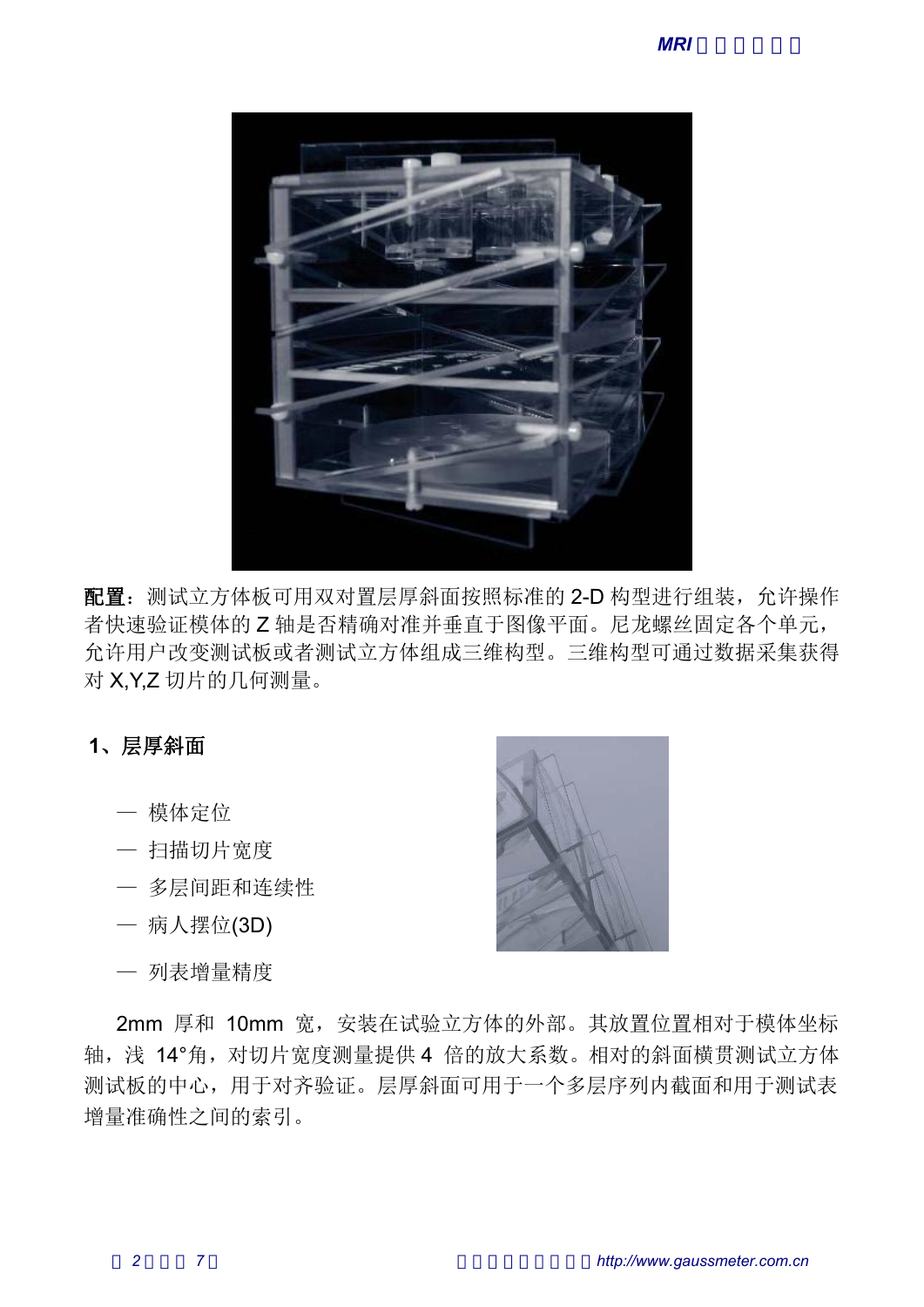# **2**、感光测定样品瓶

— T1 和 T2 的测量



感光测定样品保存在四个外径为 1.9cm、内径为 1.6cm 的圆柱型小瓶内。这些

### **3**、高分辨率测试板

- 
- 

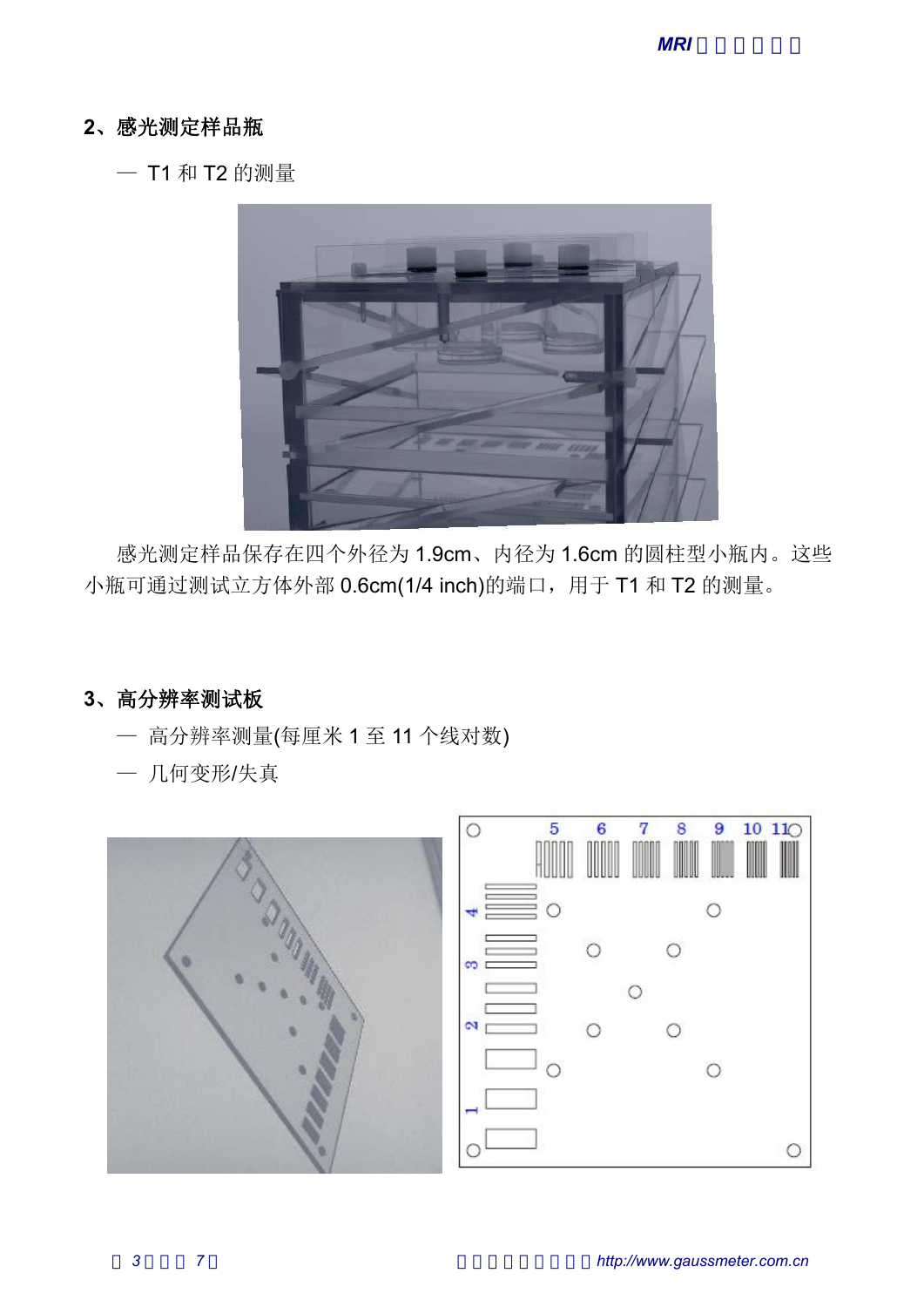一块高分辨率轨距被切割成测试立方体内部通道支持的 2mm 厚度的丙烯板。高 分辨率测试是通过应用由一系列矩形槽组成的测试模板完成,测试模板的规格为每 厘米 1 至 11 个线对数不等(5mm 至 0.45mm 的分辨率)。在 1 至 4 线对每厘米的 测试槽长度为 1.25cm; 在 5 至 11 线对每厘米的测试槽长度为 0.9cm。 —块高分辨率轨距被切割成测试立方体内部通道支持的 2mm<br><br>#率测试是通过应用由一系列矩形槽组成的测试模板完成,测<br><br>< 1 至 11 个线对数不等 (5mm 至 0.45mm 的分辨率 ) 。在 1<br><槽长度为 1.25cm;在 5 至 11 线对每厘米的测试槽长度为 0<br>低对比度平板<br>— 低对比灵敏度

#### **4**、低对比度平板



低对比灵敏度通过安装在测试立方体底座的丙烯酸平板进行。在平板的圆形凹槽 产生通过体积平均的低对比度图像。四套三个圆形凹槽的深度分别为 0.5mm、 0.75mm、1.0mm 和 2.0,每套三个圆形凹槽的直径分别是 4mm、6mm 和 10mm。 — 像素(矩阵)尺寸验证

#### **5**、测试立方体的支撑平板

- 
- 



两片测试立方体支撑平板将测试立方体固定在模体内部,并且容易安装和拆卸。 固定测试立方体后,支撑平板可为空间线性度的测量提供测试立方体的位置信息。

几何失真的测量是通过测量模体在 X 轴和 Y 轴方向上的直径而实现的, 也可以 通过测量配置为支撑平板上边长为 8cm、10cm 和 12cm 的方形上 3mm 孔之间的距 离,来评估系统是否几何失真。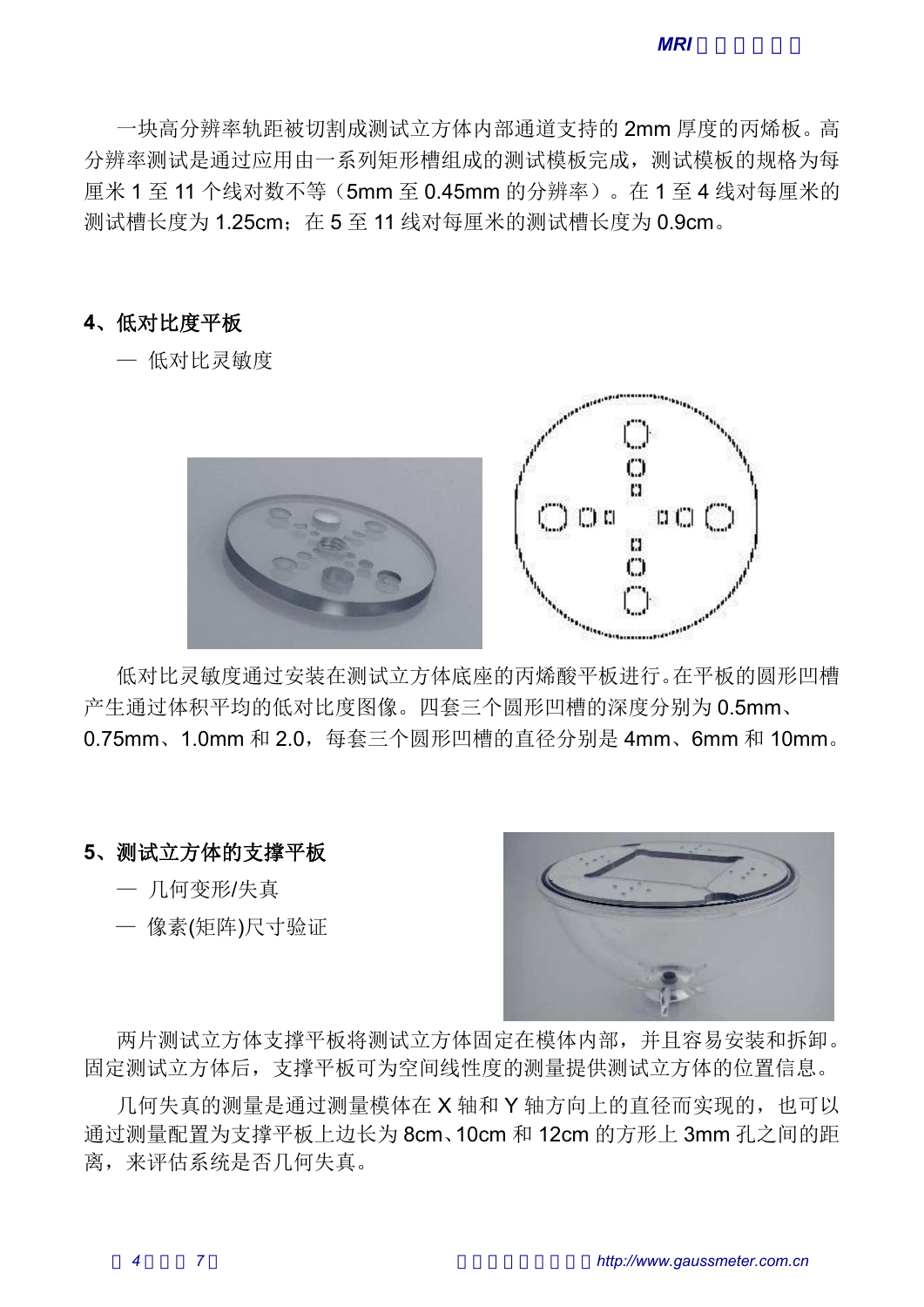# **6**、外壳

- 外壳<br>一 空间(磁场)均匀性<br>一 空间(磁场)均匀性<br>一 信噪比 外壳<br>一 空间(磁场)均匀性<br>一 信噪比<br>一 球形几何 外壳<br>— 空间(磁场)均匀性<br>— 信噪比<br>— 球形几何<br>— 体外样品测试
- 
- 
- 
- 



外壳组件包含一个外壳和一个测试立方体支撑平板。综合空间均匀性测量是用去 除测试立方体和支撑平板后的模体进行的。这些外壳组件易于清洗和允许使用凝胶 以及液体溶液。当排水时,多端口允许自由流动。 外壳组件包含一个外壳和一个测试立方体支撑平板。综合空间试立方体和支撑平板后的模体进行的。这些外壳组件易于<br>2液体溶液。当排水时,多端口允许自由流动。<br>注意:Magphan®美国模体实验室不提供对比度填充溶液。注意:Magphan®美国模体实验室不提供对比度填充溶液。<br>10 厘米球体(可选)<br>一 磁场均匀性 外壳组件包含一个外壳和一个测试立方体支撑平板。综合<br>则试立方体和支撑平板后的模体进行的。这些外壳组件易<br><br>注意:Magphan®美国模体实验室不提供对比度填充溶液<br>注意:Magphan®美国模体实验室不提供对比度填充溶液<br>一 磁场均匀性<br>一 做场均匀性<br>一 场匀特性 外壳组件包含一个外壳和一个测试立方体支撑平板。综合则试立方体和支撑平板后的模体进行的。这些外壳组件易<br><br><br><br><br><br>没液体溶液。当排水时,多端口允许自由流动。<br>注意:Magphan®美国模体实验室不提供对比度填充溶液<br>注意:Magphan®美国模体实验室不提供对比度填充溶液<br><br>一 磁场均匀性<br>一 烟形对称

注意:Magphan®美国模体实验室不提供对比度填充溶液。客户需自行解决。

**7**、**10** 厘米球体(可选)

- 
- 
- 



试 MRI 扫描仪的磁场均匀性和均匀性特性。磁场以对角对称体积(DSV)的百万分 之一来指定(specified)。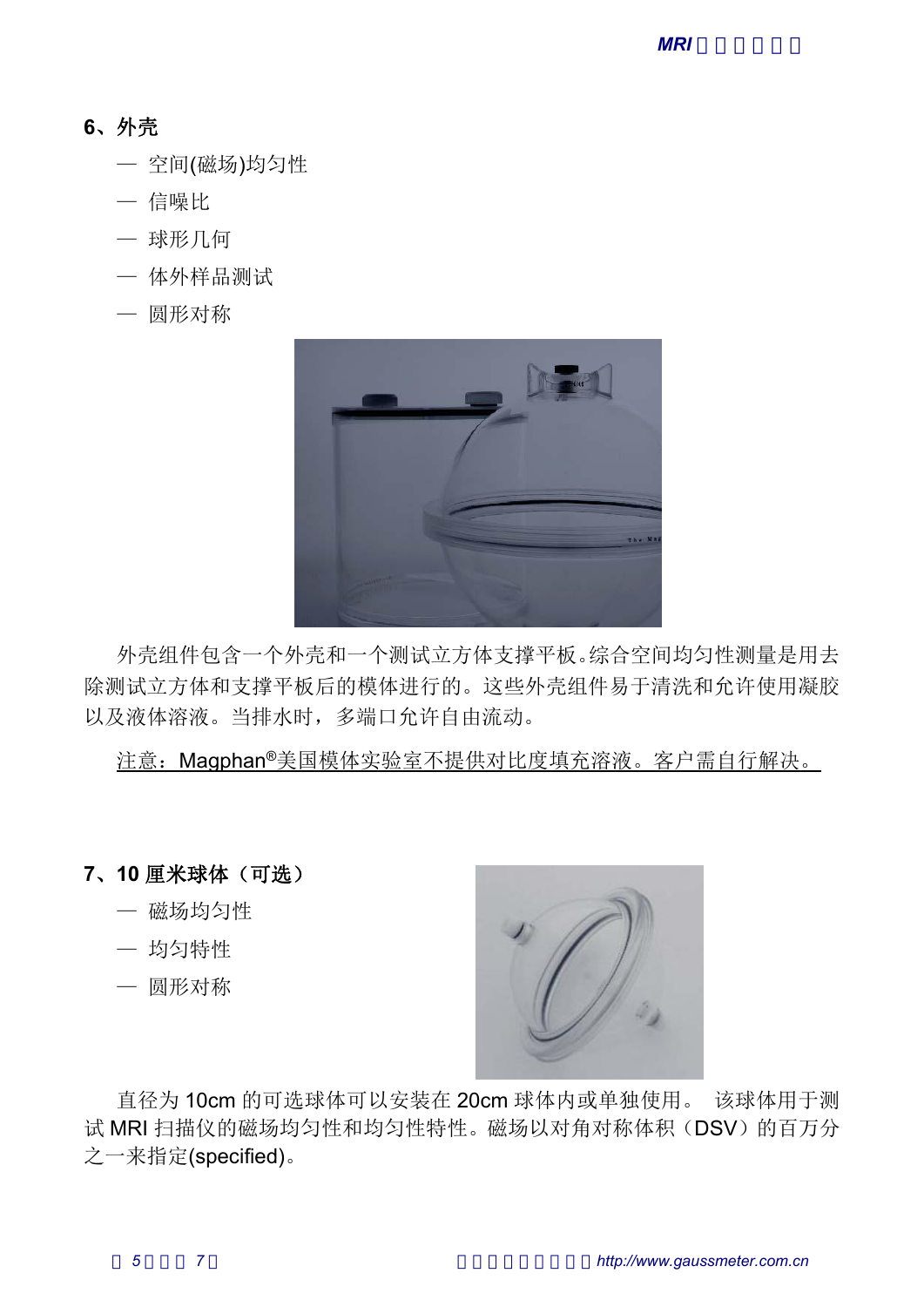



Magphan® SMR100